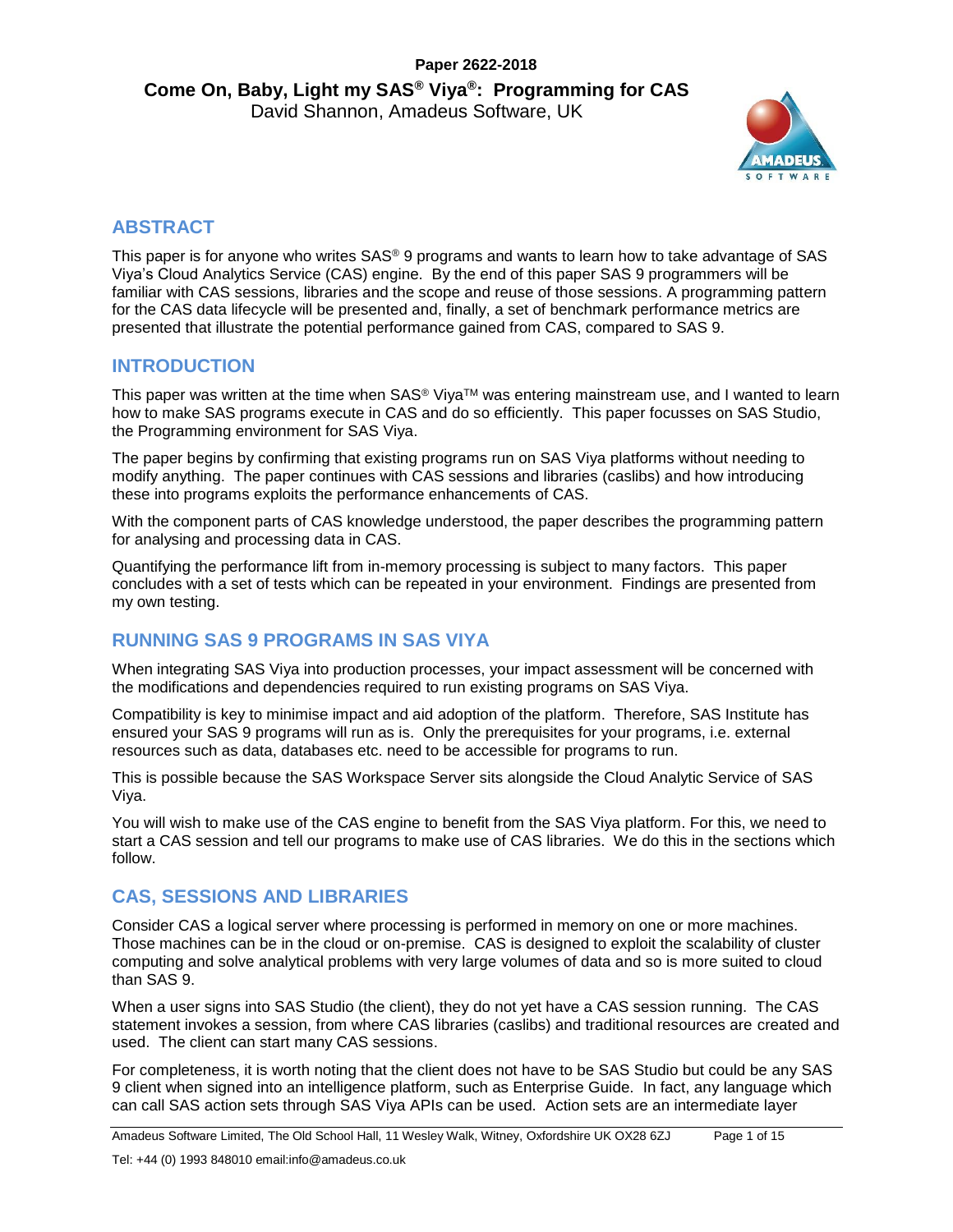# **Paper 2622-2018 Come On, Baby, Light my SAS® Viya®: Programming for CAS**

David Shannon, Amadeus Software, UK



between your scripting language and the executable code under the covers in SAS. For example, programmers using Python can invoke CAS sessions from Jupyter, or operational devices can make use of CAS sessions via the REST API.

Overall, a CAS session provides user identification, fault tolerance, efficiency and resource tracking (reference 1).

#### **CAS SESSIONS**

We must start a CAS session from our SAS session to do some work in memory. The session encapsulates what we do without affecting servers or other users.

SAS Studio provides code snippets to start CAS sessions. Assuming you signed into SAS Studio on a SAS Viya server, then the only syntax required to launch a CAS session is:

cas;

This creates a session with a default name (CASAUTO), on the current server with the default port and username you signed into SAS Studio with. This, and other attributes of the CAS session are shown in the log:

```
NOTE: The session CASAUTO connected successfully to Cloud Analytic Services 
THELINUX using port 5570. The UUID is 
       2cdc1d05-2468-904c-8269-2bef1eca4e46. The user is dshannon and the 
active caslib is CASUSER(dshannon).
NOTE: The SAS option SESSREF was updated with the value CASAUTO.
NOTE: The SAS macro SESSREF was updated with the value CASAUTO.
NOTE: The session is using 0 workers.
```
#### **Figure 1: SAS Log for default CAS statement**

Each CAS session has a unique identifier, or UUID. This is printed to the log and is one method of connecting to a CAS session from a different client. It is better practice to specify a CAS statement with a session name, and other appropriate options. Consider:

```
cas speedyanalytics
     sessopts=(caslib=casuser timeout=3600 metrics=true) 
     uuidmac=speedyanalytics_uuid;
```
The CAS statement above achieves the following:

- Starts CAS session with the name speedyanalytics
- Sets the default caslib used for holding data in memory to be casuser,
- Raises the default timeout for an inactive CAS session to 60 minutes (the default is 60 seconds). This is useful when disconnecting from sessions that you will return to later.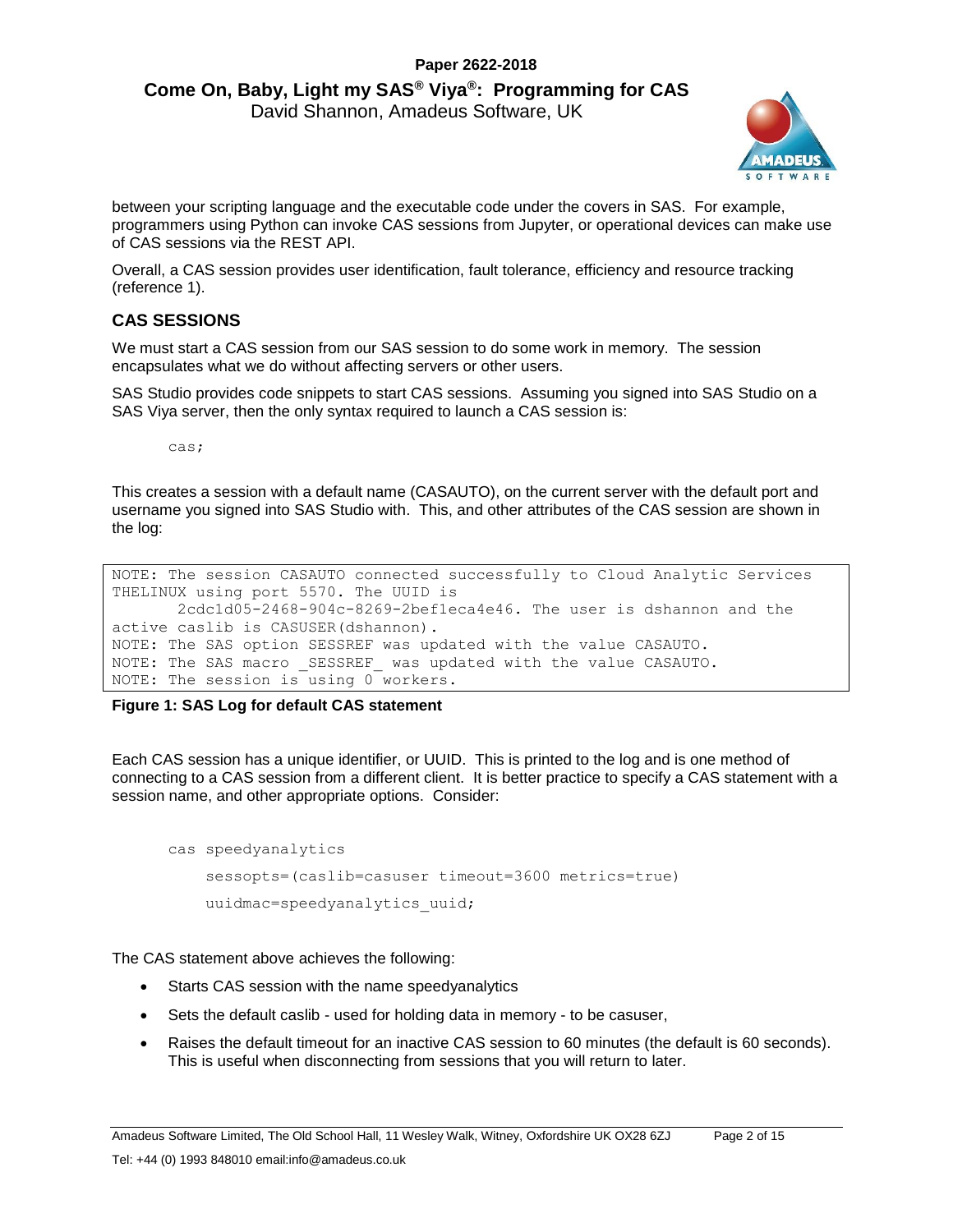

- The metrics=true option causes expanded log information, detailing every action called and performance statistics. This is extensive with SAS procedures which call several action sets under the covers, hence I recommend using this option conservatively.
- A macro variable called speedyanalytics\_uuid is populated with the UUID of the CAS session. The log is shown below:

```
NOTE: The session SPEEDYANALYTICS connected successfully to Cloud Analytic 
Services THELINUX using port 5570. The UUID is 
       fa1ceb75-9b3d-a443-84f0-b21be88c585e. The user is dshannon and the 
active caslib is CASUSER(dshannon).
NOTE: The SAS option SESSREF was updated with the value SPEEDYANALYTICS.
NOTE: The SAS macro  SESSREF was updated with the value SPEEDYANALYTICS.
NOTE: The session is using 0 workers.
NOTE: 'CASUSER(dshannon)' is now the active caslib.
NOTE: Action 'sessionProp.setSessOpt' used (Total process time):
NOTE: real time 0.005298 seconds
NOTE: cpu time 0.005507 seconds (103.94%)
NOTE: total nodes 1 (8 cores)
NOTE: total memory 23.28G
NOTE: The College Contract of the MOTE: memory 331.22K (0.00%)
NOTE: The CAS statement request to update one or more session options for 
session SPEEDYANALYTICS completed.
```
**Figure 2 SAS Log for CAS statement with customized session options**

You may wish to consider making a CAS statement part of your autoexec. So far, we have started two CAS sessions, but we are yet to do anything of worth with them.

The following are a list of statements which I have found useful when working with CAS sessions:

1. What CAS sessions do I have running?

cas \_all\_ list;

2. Get the version and license specifics from the CAS server hosting my session:

```
cas speedyanalytics listabout;
```
3. I want to sign out of SAS Studio for now, so I will disconnect from my CAS session, but return to it later…

```
cas speedyanalytics disconnect;
```
4. …later in the same or different SAS Studio session, I want to reconnect to the CAS session I started earlier using the UUID I previous grabbed from the macro variable or SAS log:

```
cas uuid="&speedyanalytics uuid";
```
5. At the end of my program(s), shutdown all my CAS sessions to release resources on the server: cas \_all\_ terminate;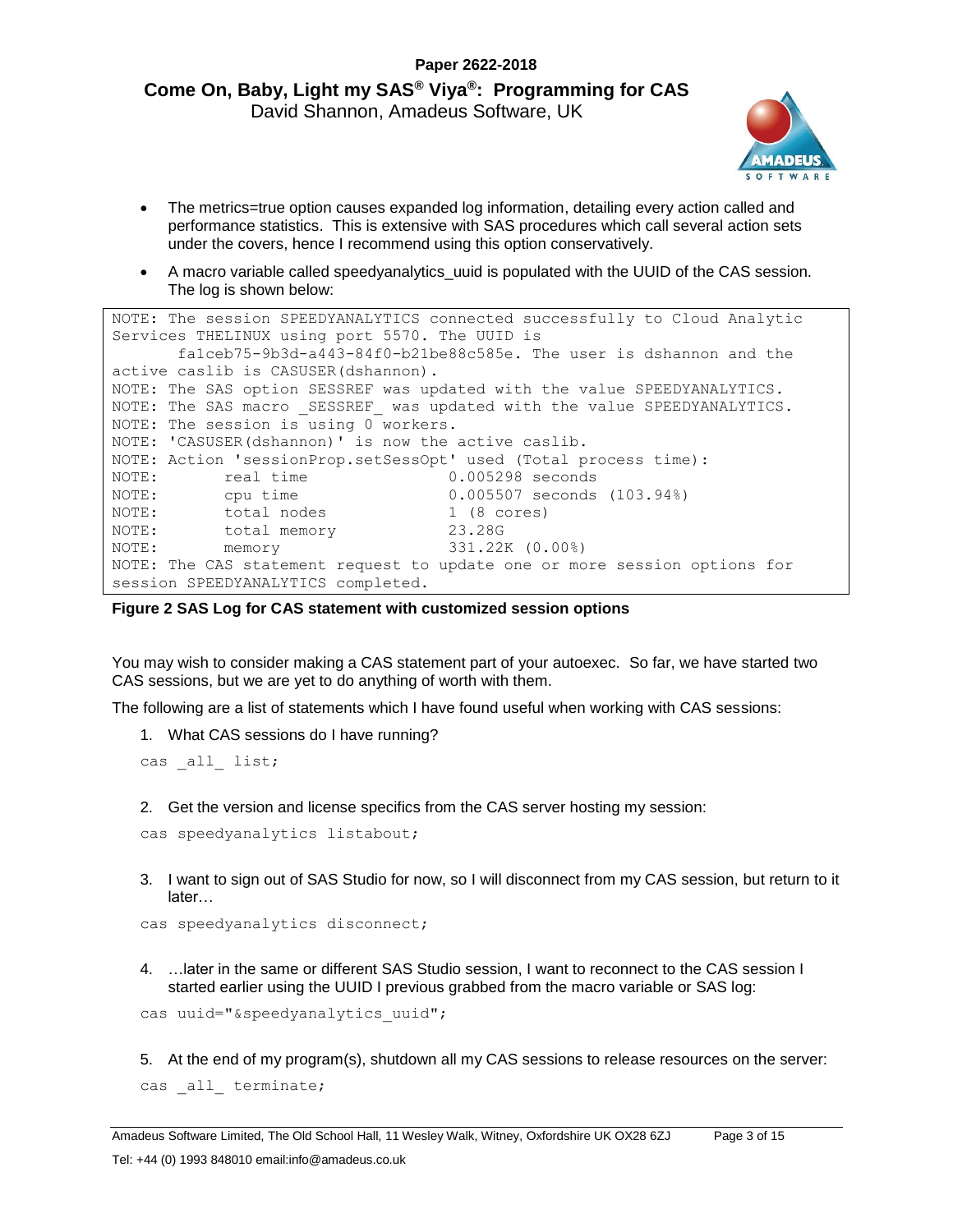

When writing reusable programs, you should build in checks and balances to ensure your program is behaving as intended. To aid this with CAS statements, the macro variable CASSTMTERR is populated with 0, 1 or 2 representing success, error and warning, respectively. The standard SYSWARNINGTEXT and SYSERRORTEXT macro variables can be used to extract the appropriate messages.

There are various other features of the CAS statement. The reader is encouraged to study reference 2.

#### **CAS LIBRARIES**

A CAS library (caslib) is the way programs access data in memory.

A caslib does not just store data in memory, it also handles metadata about those tables. Specifically, the connection details to access permanent file(s) or database and the access controls associated with the data.

When a CAS session is started, the CASUSER library is made available and set as the active library. This is your personal library, similarly to the SASUSER library in a SAS session. To view and access the contents of a CAS library we need to assign a SAS library with the CAS engine option:

libname inmem cas caslib=casuser;

The statement above creates a SAS library which we can use in our programs to reference data held in memory and use the performance of CAS to process data. Now we wish to load data into a CAS table, i.e. into memory for analytics. There are different methods, each achieving the same result. Consider the following three techniques:

1. The following data step takes a sample data set, calculates a new measure and stores the output data set in memory:

```
data inmem.class;
   set sashelp.class;
   bmi=(weight*703)/(height**2);
run;
```
The efficiency of this technique should be considered. If a table is intended to be loaded into CAS, why not calculate new measures once in memory? Method 3, below, presents the most efficient method of loading data into memory, so use method 1 sparingly. However, method 1 could be helpful when a measure is derived, but columns used in the expression are dropped rather than loaded into memory.

2. Proc COPY can be used to take an existing SAS data set(s) and copy these into a caslib. The SELECT statement allows explicit control over which tables to copied in one line of syntax. Proc COPY overwrites tables if they already exist:

```
proc copy in=sashelp out=inmem;
   select classfit electric junkmail;
run;
```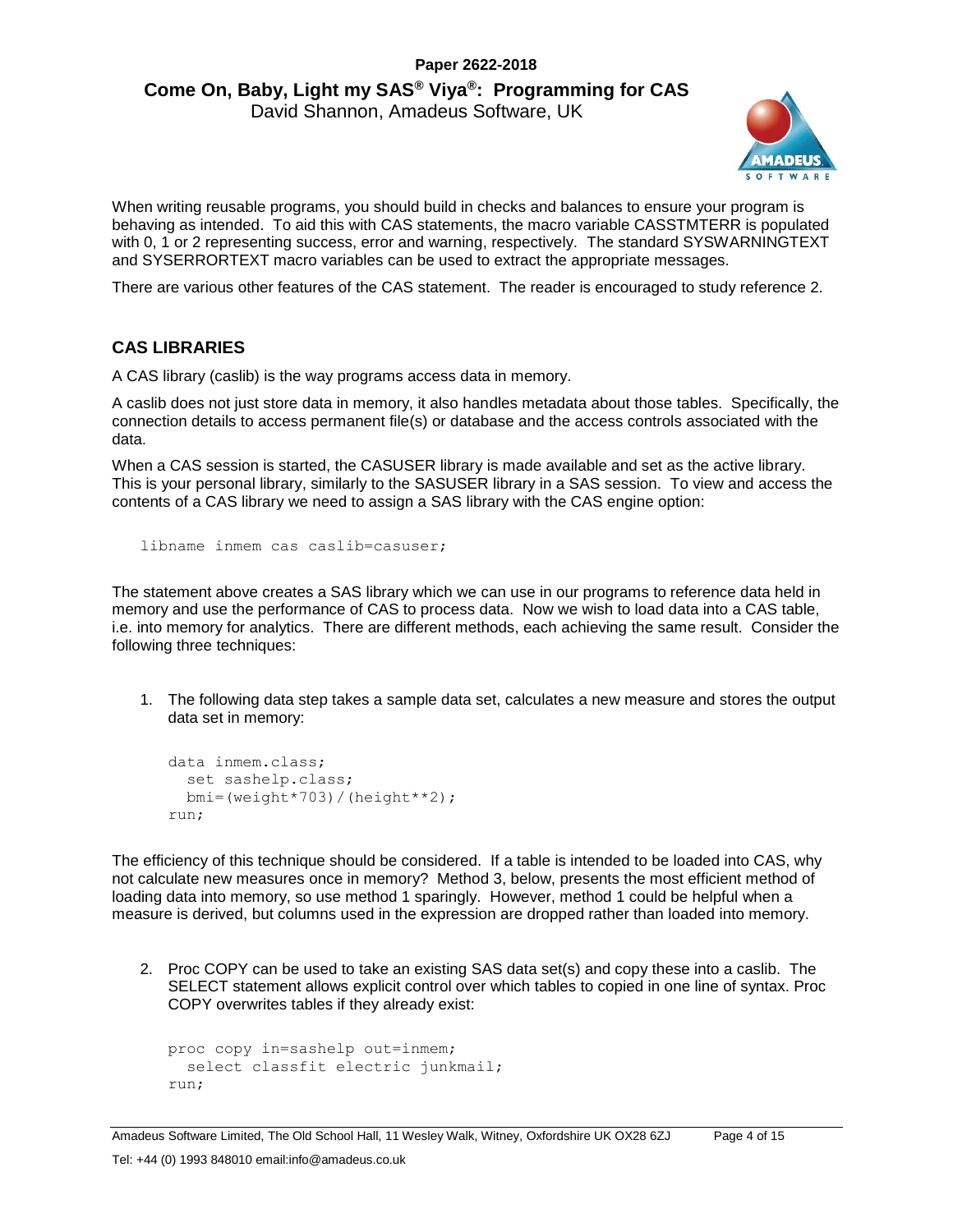

3. The final option uses Proc CASUTIL which, amongst several other uses, loads tables into caslibs. In each of the examples presented, the source tables are SAS data sets. The CASUTIL procedure is not restricted to data sets. In this example two data sets are loaded from the SASHELP library into memory, then the contents of the caslib listed. Note that the REPLACE keyword is required if the intention is to overwrite tables already in the target caslib:

```
proc casutil session=speedyanalytics;
  load data=sashelp.cars replace;
  load data=sashelp.snacks replace;
  list tables;
run;
```
The output produced by the LIST statement is shown below.

|                                                                                            |                                                 |                          |                             |                                                | <b>The CASUTIL Procedure</b> |                        |                        |                          |                   |             |                                                       |
|--------------------------------------------------------------------------------------------|-------------------------------------------------|--------------------------|-----------------------------|------------------------------------------------|------------------------------|------------------------|------------------------|--------------------------|-------------------|-------------|-------------------------------------------------------|
|                                                                                            | <b>Caslib Information</b>                       |                          |                             |                                                |                              |                        |                        |                          |                   |             |                                                       |
|                                                                                            | Library                                         |                          |                             | CASUSER(dshannon)                              |                              |                        |                        |                          |                   |             |                                                       |
|                                                                                            | Source Type                                     |                          | PATH                        |                                                |                              |                        |                        |                          |                   |             |                                                       |
|                                                                                            | Description                                     |                          | Personal File System Caslib |                                                |                              |                        |                        |                          |                   |             |                                                       |
|                                                                                            | Path                                            |                          | /home/dshannon/casuser/     |                                                |                              |                        |                        |                          |                   |             |                                                       |
|                                                                                            | Session local                                   |                          | No                          |                                                |                              |                        |                        |                          |                   |             |                                                       |
|                                                                                            |                                                 |                          |                             | Active                                         | Yes.                         |                        |                        |                          |                   |             |                                                       |
|                                                                                            |                                                 |                          |                             | Personal                                       | Yes                          |                        |                        |                          |                   |             |                                                       |
|                                                                                            |                                                 |                          |                             | Hidden                                         | <b>No</b>                    |                        |                        |                          |                   |             |                                                       |
|                                                                                            |                                                 |                          |                             | Transient                                      | Yes                          |                        |                        |                          |                   |             |                                                       |
|                                                                                            |                                                 |                          |                             |                                                |                              |                        |                        |                          |                   |             |                                                       |
|                                                                                            |                                                 |                          |                             |                                                | <b>The CASUTIL Procedure</b> |                        |                        |                          |                   |             |                                                       |
|                                                                                            |                                                 |                          |                             | Table Information for Caslib CASUSER(dshannon) |                              |                        |                        |                          |                   |             |                                                       |
|                                                                                            | Label                                           | <b>Number</b><br>of Rows | <b>Number</b><br>of Columns | <b>Indexed Columns</b>                         | <b>NLS</b><br>encoding       | Created                | <b>Last Modified</b>   | Promoted<br><b>Table</b> | Repeated<br>Table | <b>View</b> |                                                       |
|                                                                                            |                                                 | 19                       | 8                           |                                                | utf-8<br>۰                   | 01 March 2018 23:52:33 | 01 March 2018 23:52:33 | <b>No</b>                | No                | <b>No</b>   |                                                       |
|                                                                                            |                                                 | 19                       | 6                           |                                                | ۰<br>utf-8                   | 02 March 2018 00:31:41 | 02 March 2018 00:31:41 | <b>No</b>                | No                | No          |                                                       |
|                                                                                            | <b>Predicted Weights with Confidence Limits</b> | 19                       | 10                          |                                                | ۰<br>utf-8                   | 02 March 2018 00:31:41 | 02 March 2018 00:31:41 | <b>No</b>                | No                | <b>No</b>   |                                                       |
| <b>Table Name</b><br><b>CLASS SI</b><br><b>CLASS</b><br><b>CLASSFIT</b><br><b>ELECTRIC</b> | <b>Electric Power Generation and Revenue</b>    | 48                       | 16                          |                                                | ٥<br>utf-8                   | 02 March 2018 00:31:41 | 02 March 2018 00:31:41 | <b>No</b>                | No                | <b>No</b>   |                                                       |
| <b>JUNKMAIL</b>                                                                            | <b>Classifying Email as Junk or Not</b>         | 4601                     | 59                          |                                                | ۰<br>utf-8                   | 02 March 2018 00:31:41 | 02 March 2018 00:31:41 | <b>No</b>                | No                | <b>No</b>   |                                                       |
| <b>CARS</b>                                                                                | 2004 Car Data                                   | 428                      | 15                          |                                                | ۰<br>utf-8                   | 02 March 2018 00:46:37 | 02 March 2018 00:46:37 | <b>No</b>                | No                | <b>No</b>   | Compressed<br>No<br>No<br><b>No</b><br>No<br>No<br>No |

**Figure 3 Output from Proc CASUTIL LIST statement**

A common use of SAS programming is to modify the structure or contents of a table in preparation for analytics. For example, the following data step manipulates a table already in memory. Note this example has a farfetched use of a varchar variable; this is only to alert the reader that CAS tables bring different data types other than numeric and character:

```
data inmem.classsi;
  set inmem.class;
 length namev varchar(8);
  namev=strip(name);
 weightsi = (weight * 0.4536);
 heightsi = (height * 0.0254);
 bmisi = (weight\varepsilon)/(height\varepsilon^*2)); drop name;
run;
```
Amadeus Software Limited, The Old School Hall, 11 Wesley Walk, Witney, Oxfordshire UK OX28 6ZJ Page 5 of 15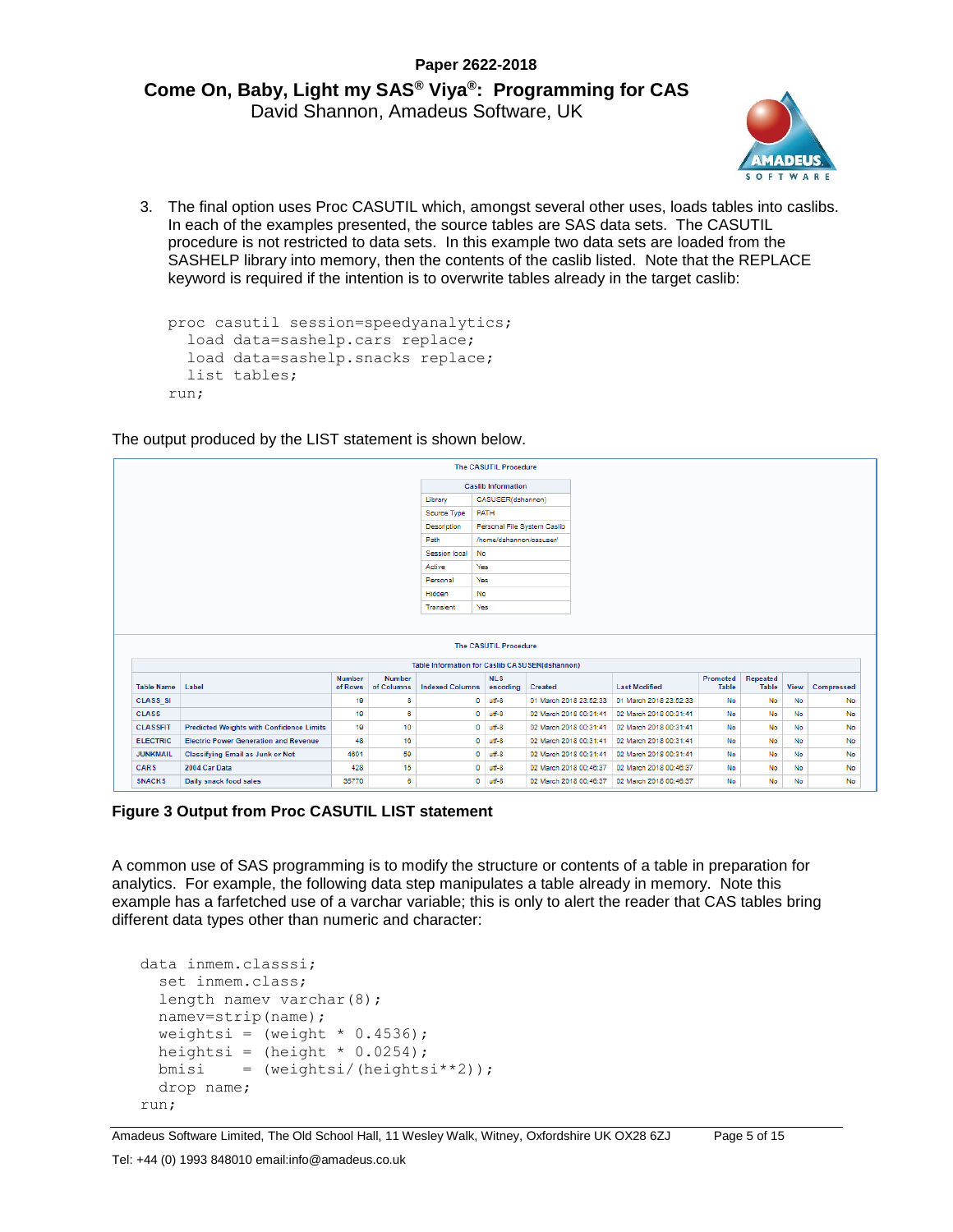

I wish to preserve the newly modified table "classsi" for future use. Therefore, I save it to the source disk location associated with the caslib. Proc CASUTIL does this with the SAVE statement:

```
proc casutil;
  save casdata="classsi" casout="classsi";
run;
```
This creates a SAS High Performance Data file (.sashdat) on disk. This is the default file type for SAS Viya (I believe it is a memory mapped structure) and data are loaded into caslibs extremely efficiently. On disk, the file appears as follows:



#### **Figure 4 File system view of tables saved from CAS to file store**

In a future CAS session, the preserved classsi data can be reloaded into memory as follows:

```
proc casutil;
   load casdata="classsi" casout="classsi";
run;
```
Note, the names when in memory and on disk do not have to match. However, I would suggest there be a logical reason for these. For example, a table holding "sales" represents the latest three months data, whereas on disk, there may be many historical copies of the file representing sales at different points in time.

There are always two scopes for CAS libraries:

- 1. Session: Data is accessible to your CAS session only. You can conduct analysis securely and without concern for another process updating a table mid-flight through your analysis.
- 2. Global: All CAS sessions can access tables in the caslib. Sharing data is efficient when tables are read by several users. Global caslibs are automatically available when a CAS session starts. Public and Formats are examples of default global caslibs. Global caslibs are created by authorised users, e.g. the operating system "CAS" account, or other users who are granted the permission.

Access to tables in the public caslib can be achieved with a SAS libname similarly to:

```
libname public cas caslib=public;
```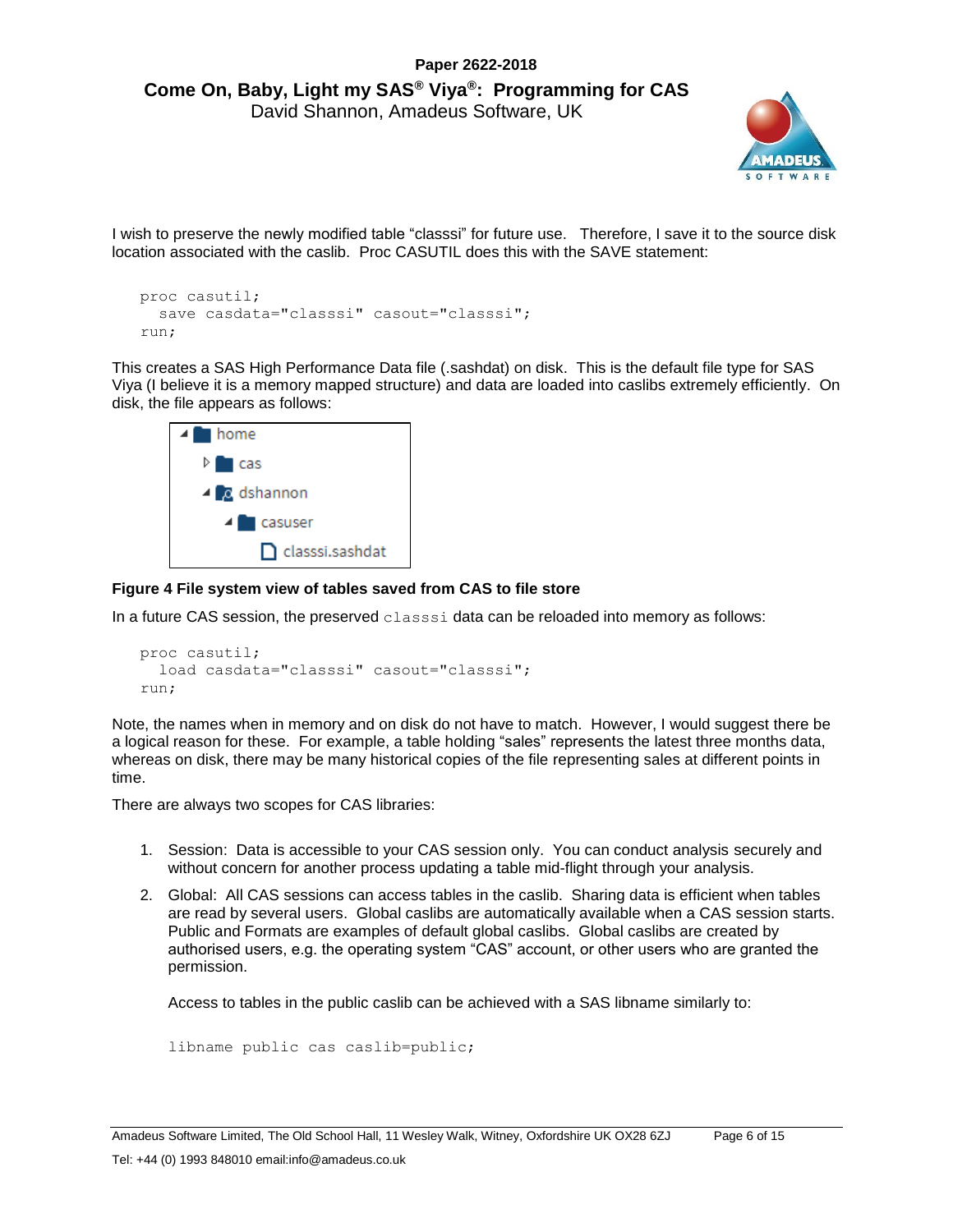

Whether scope is *session* or *global*, access to a table in the caslib is subject to access controls.

3. Personal: There may be a third scope of caslib, depending on decisions made when your software was deployed. As with global caslibs these are automatically available when a CAS session starts, but they are personal to users.

Caslibs become a versatile and powerful tool when combined with data connectors. This allows external data sources to be loaded and saved to memory for analytics. Data connectors are available for, and not least: Amazon Redshift, DB2, Hadoop, Microsoft SQL Server, Oracle and SAP HANA. The reader is advised to research the appropriate data connector for their environment.

Further capabilities of caslibs are not covered within this paper. Specifically, formats and grouping of tables by variables for partitioned processing. These topics should be researched accordingly.

#### **PROGRAMMING PATTERN FOR CAS**

So far in this paper we have started a CAS session and loaded data into memory. [Figure 5](#page-6-0) presents a pattern to apply in SAS programs which puts CAS to work.



#### <span id="page-6-0"></span>**Figure 5 Programming for CAS**

The steps are described as follows:

- 1. Start CAS: Using the CAS statement discussed earlier in this paper, consider appropriate session options, such as extending default timeouts if you expect sessions to be idle for extended periods.
- 2. Assign SAS library to caslib(s): Using libname statements with the CAS engine, connect your SAS session to CAS libraries. Consider the librefs as they should be unique to avoid hiding global caslibs. Also consider who else will be running your program. If it will be run in batch can the libraries be accessed by the account hosting the batch session?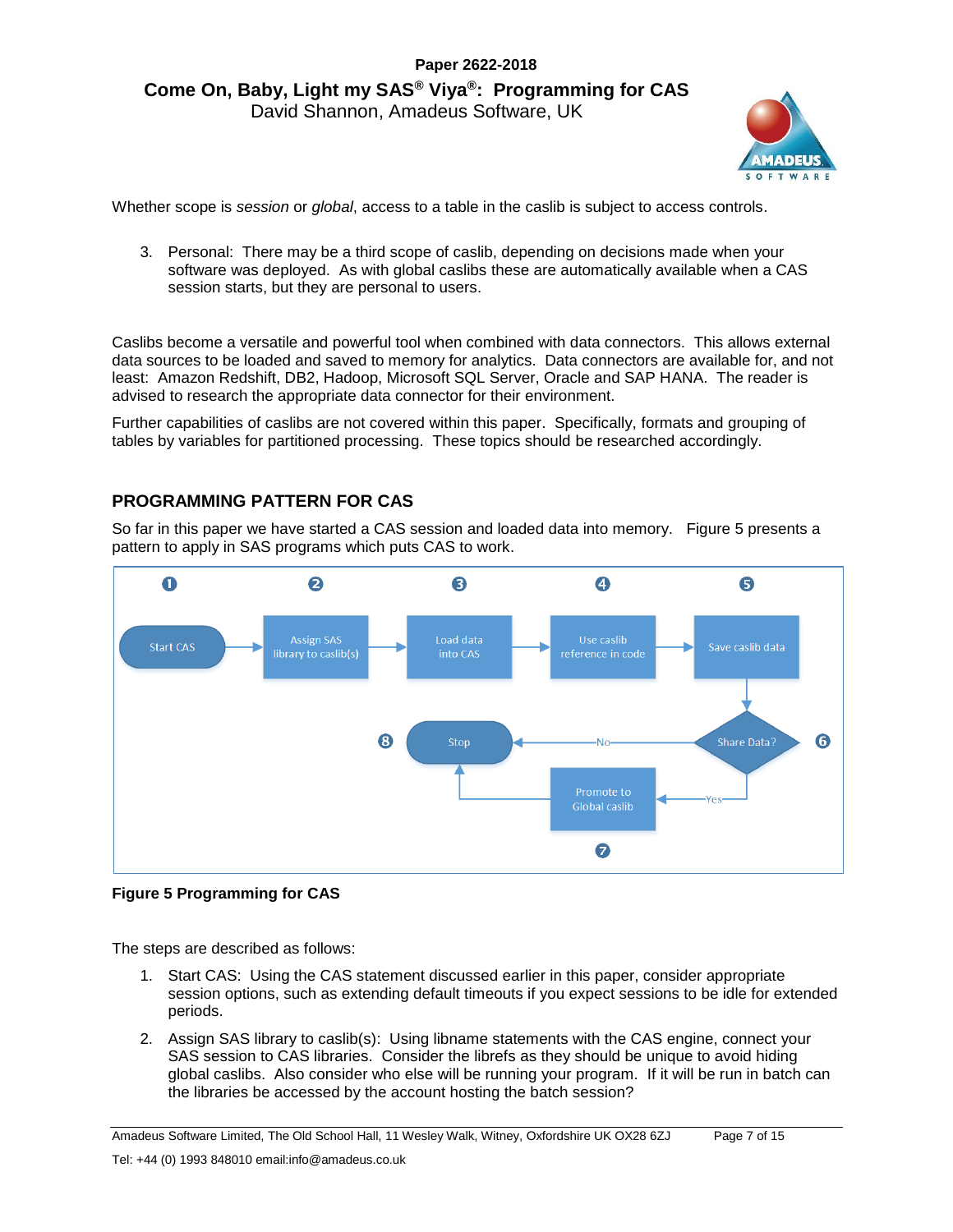

- 3. Load data into CAS: Use Proc CASUTIL to load data from saved data stores, SAS data sets or another ODBC or flat file format. Consider using other SAS programming statements to load data into CAS when specific reason requires it.
- 4. Use caslib reference in code: Whether you have pre-written programs or are writing from scratch, we can add the libref used to access the caslib into our programs.

To make use of the CAS session, the proc or data step must both read and write to a caslib. If not, processing defaults to a standard SAS session. Typically, by replacing where the WORK library was used (or implied) with the caslib reference, we will get a marked performance improvement.

In circumstances where your tables are very large they and will be split over many nodes for parallel processing. You may wish to prevent this behaviour when your data step has inter-row dependencies in its expressions or calculations. Specifically, if your program works with LAG, DIF functions, using the automatic iteration counter  $\Box$  or automatic first. and last. variables. These could yield results you would not expect because tables are partitioning across many compute nodes. Therefore, use the SINGLE=YES data step option to force single threaded processing:

```
data inmem.failure2 / single=yes;
set inmem.failure;
  total+_n_;
run;
```
Any Proc SORT steps can be commented out when running in CAS as sorting is performed in memory. Even when Proc SORT is used for deduplication; more efficient methods are presented for CAS programming (reference 3).

A paper by Phil Weiss (reference 3) provides comprehensive and detailed technical reference.

- 5. Save caslib data: If tables in caslibs are updated, or new tables created, they should be saved to the caslib storage area (be that file system, data lake, etc.) if that copy of that tables is required again in the future.
- 6. Share data: Should the table(s) created by your program be shared with other users? If yes, review step 7:
- 7. Promote data to global caslibs: For example, data which is prepared for use in Visual Analytics, Visual Statistics, etc. should be promoted into caslibs where shared reports and models can read it. Promoting tables has not been discussed so far in this paper, hence the following example demonstrates promoting a table to the Public caslib:

```
proc casutil outcaslib="public";
    promote casdata="classsi;
run;
```
You may also use the PROMOTE= dataset option.

8. Stop: If your program is the last in your SAS session, terminate your CAS session. If more programs follow and reuse the same CAS session, consider the size of your tables in relation to the resources available, saving and dropping tables from memory to release resources.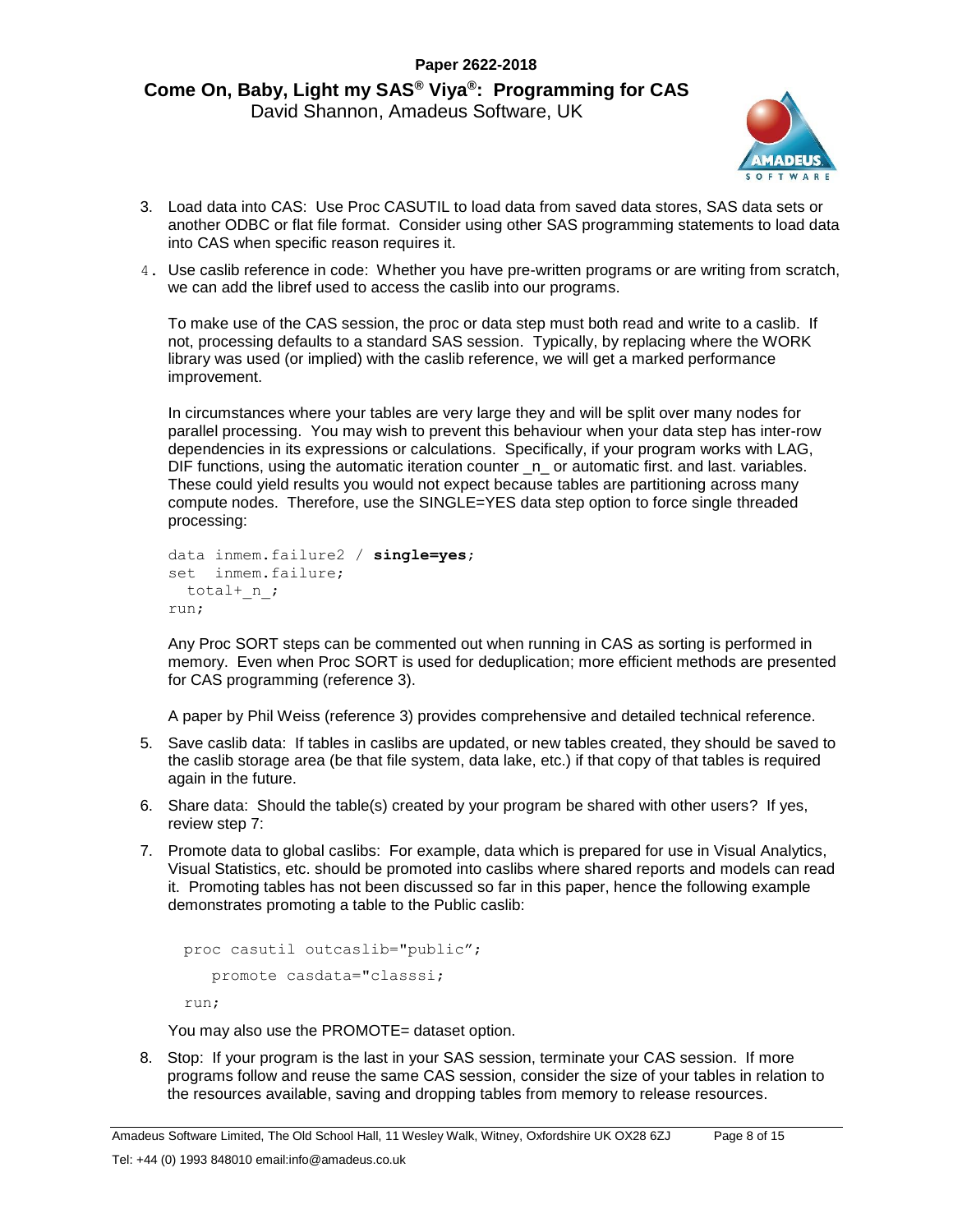

# **PERFORMANCE ADVANTAGE**

To understand the performance benefit gained from CAS, an experiment was run with comparable functionality between SAS 9.4M5 and SAS Viya 3.3. A set of basic programming tasks using a randomly generated 5GB data set was used. Programs for these tests are provided in Appendices A and B for SAS 9 and SAS Viya, respectively.

| <b>Step</b>     |                      | <b>SAS 9.4</b>      |                      | SAS Viya 3.3 | <b>Viya Benefit</b> |                 |  |
|-----------------|----------------------|---------------------|----------------------|--------------|---------------------|-----------------|--|
|                 | <b>Real Time (s)</b> | <b>CPU Time (s)</b> | <b>Real Time (s)</b> | CPU Time (s) | <b>Real Time</b>    | <b>CPU Time</b> |  |
| 1. data null    | 16.12                | 16.11               | 14.78                | 14.78        | 6%                  | 6%              |  |
| 2. data (Read)  | 23.64                | 23.39               | 12.58                | 0.01         | 47%                 | 100%            |  |
| 3. data $(R+W)$ | 13.00                | 12.99               | 12.90                | 2.14         | 6%                  | 84%             |  |
| 4. summarize    | 10.38                | 10.75               | 2.75                 | 0.00         | 74%                 | 100%            |  |
| 5. transpose    | 22.77                | 22.31               | 4.53                 | 0.34         | 80%                 | 98%             |  |

Each step was repeated three times. The mean results are presented in in the table below:

**Table 1 Performance Test Results**

Test 1: Designed to verify that CPU performance is comparable between environments and tests (reference 4). Equal results indicate that the environment is performing consistency for each of SAS Viya and SAS 9.4.

Test 2: Designed to test the repetitive reads expected of tables stored in memory. On average, read times in SAS Viya are half that of SAS 9.

Test 3: Designed to test the data preparation tasks performed on tables held in memory. The elapsed time is not significantly different between SAS Viya and SAS 9 in my tests. This is thought to be an anomaly of my test setup.

Test 4: Designed to test basic analytical aggregation. Proc SUMMARY is used in SAS 9.4, whilst Proc MDSUMMARY is used in SAS Viya. Proc MDSUMMARY performs far more efficiently than Proc SUMMARY.

Test 5: Designed to test a transpose task. A significant benefit was observed with CAS.

Tests were performed on a single machine configured with SAS 9.4M5 Foundation and SAS Viya 3.3 Programming Environment, specification as follows:

- Processor: Intel® i7-7700T, 2.9GHz, 8 cores with hyperthreading
- RAM: 23GB allocated
- Operating System: Oracle Linux Server 7.4
- Chassis: VM (Microsoft Hyper-V)
- Storage: Crucial MX300 525GB SATA Internal SSD.

This device is lower than an enterprise class specification, but quite fit for a single user.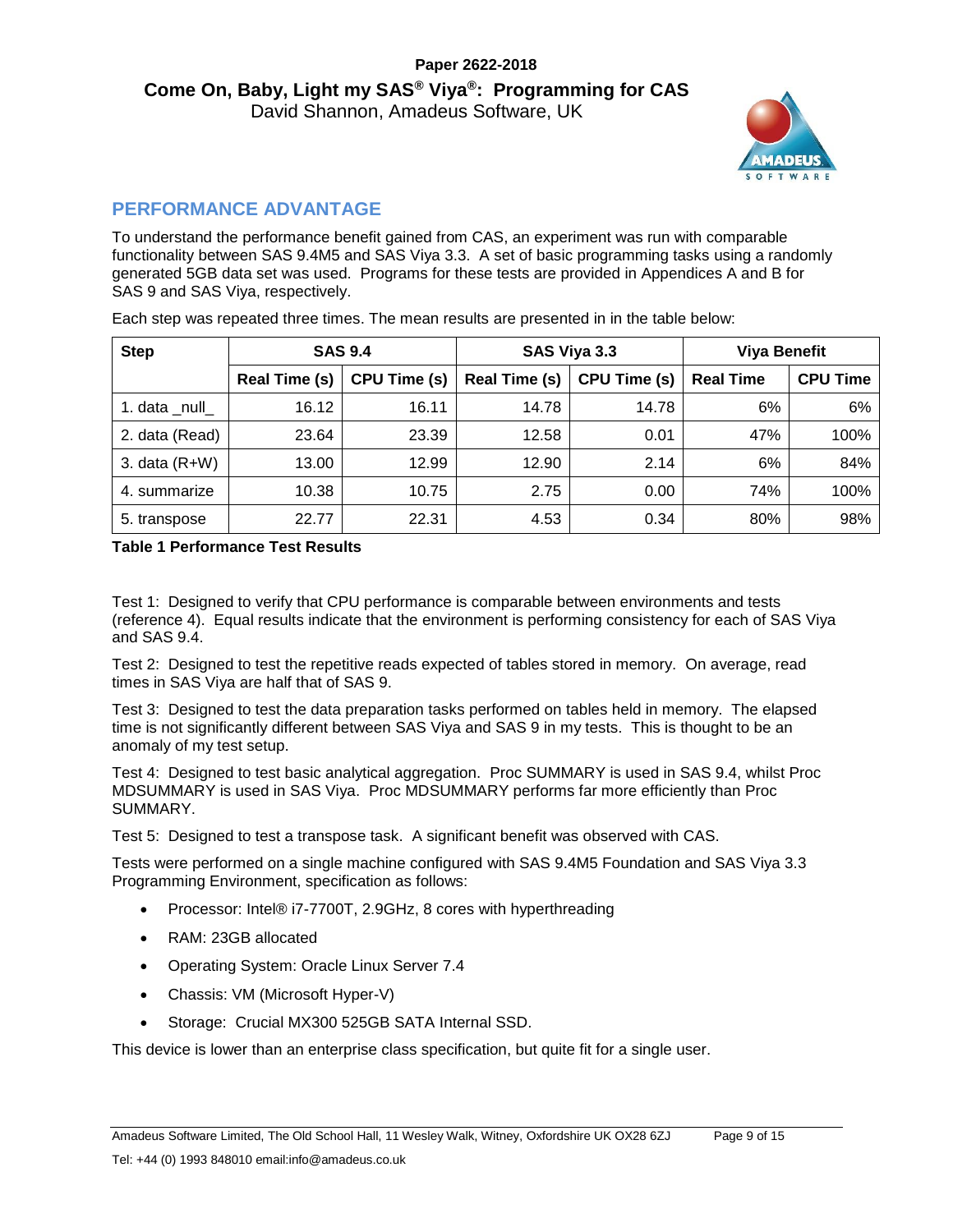

#### **EXCEPTIONS**

The log tells us clearly when CAS is processing the steps we have programmed. The notes highlighted below are an example of CAS processing, but processing in a single thread:

```
NOTE: Running DATA step in Cloud Analytic Services.
NOTE: The DATA step has no input data set and will run in a single thread.
NOTE: The table datawrite in caslib CASUSER(dshannon) has 1000000000 
observations and 2 variables.
NOTE: DATA statement used (Total process time):
     real time 1:45.17
      cpu time 0.00 seconds
```
**Figure 6 SAS log with CAS processing on a single thread**

Optimally, the log below shows CAS processing in multiple threads. In massively parallel computing environments, i.e. multiple machines, further performance benefit will be observed:

```
NOTE: Running DATA step in Cloud Analytic Services.
NOTE: The DATA step will run in multiple threads.
NOTE: There were 1000000000 observations read from the table DATAWRITE in 
caslib CASUSER(dshannon).
NOTE: DATA statement used (Total process time):
      real time 14.79 seconds
      cpu time 0.01 seconds
```
#### **Figure 7 SAS log with CAS processing over multiple threads**

There could be situations where SAS determines that CAS is not to be used. In those situations, SAS processes as normal (without any user intervention) and the log omits statements regarding cloud analytic services.

#### **CONCLUSIONS**

The objective of this paper is to enable the reader to understand CAS, caslibs and to make productive use of their performance benefits.

We have seen that existing SAS 9 programs can run "as is" on SAS Viya. This is important in environments where modifying validated programs is expensive. Options for controlling the multithreading of data were introduced and the reader recommended to explore the ability to process data in groups for efficiency. The benefits from CAS are achieved by loading data in a CAS library (caslib) and referring to the caslib in our programs.

Caslibs can be used to access stored data from a variety of systems via data connectors. Tables stored in caslibs may have other data types such as varchar for efficiency.

A pattern for programming with CAS was presented. This integrates the steps for loading and unloading data from memory. Sharing data via global caslibs was discussed.

The potential performance gain from CAS was explored, with a relatively simple experiment. Tests for read, write and analytics were conducted with a single 5GB table. Performance is of course dependent on many factors and this test was conducted in a controlled, artificial environment. Should this test be representative for SAS Viya, results indicate approximately a halving of elapsed time in jobs on a single server.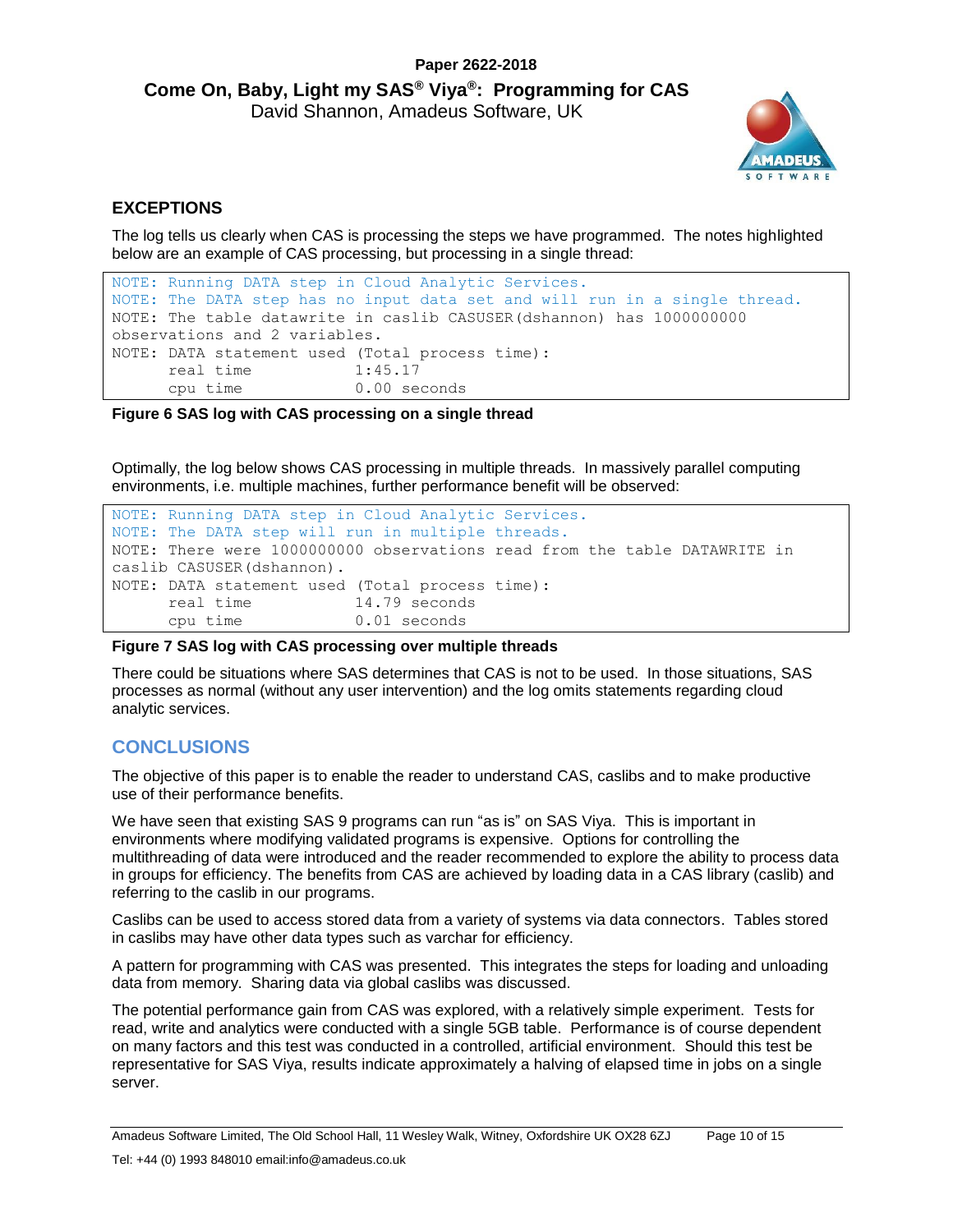

## **REFERENCES**

- 1. SAS Institute Inc. 2017. SAS® Cloud Analytic Services 3.3: Fundamentals. Cary, NC: SAS Institute Inc.
- 2. SAS Institute Inc. 2017. SAS® Cloud Analytic Services 3.3: User's Guide. Cary, NC: SAS Institute Inc.
- 3. Weiss P., 2018, Getting Your SAS® 9 Code to Run MultiThreaded in SAS® Viya® 3.3, SAS Institute.
- 4. Hughes T., 2016, SAS Data Analytical Development: Dimensions of Software Quality. Wiley.

# **CONTACT INFORMATION**

Your comments and questions are valued and encouraged. Contact the author at:

David Shannon Amadeus Software Limited +44 (0)1993 848010 [david.shannon@amadeus.co.uk](file://///amadeus.local/data/Consultancy/Publications/Papers/Come%20on%20Baby%20Light%20my%20SAS%20Viya%20-%20Programming%20for%20CAS/david.shannon@amadeus.co.uk) [www.amadeus.co.uk](http://www.amadeus.co.uk/)

SAS and all other SAS Institute Inc. product or service names are registered trademarks or trademarks of SAS Institute Inc. in the USA and other countries. ® indicates USA registration.

Other brand and product names are trademarks of their respective companies.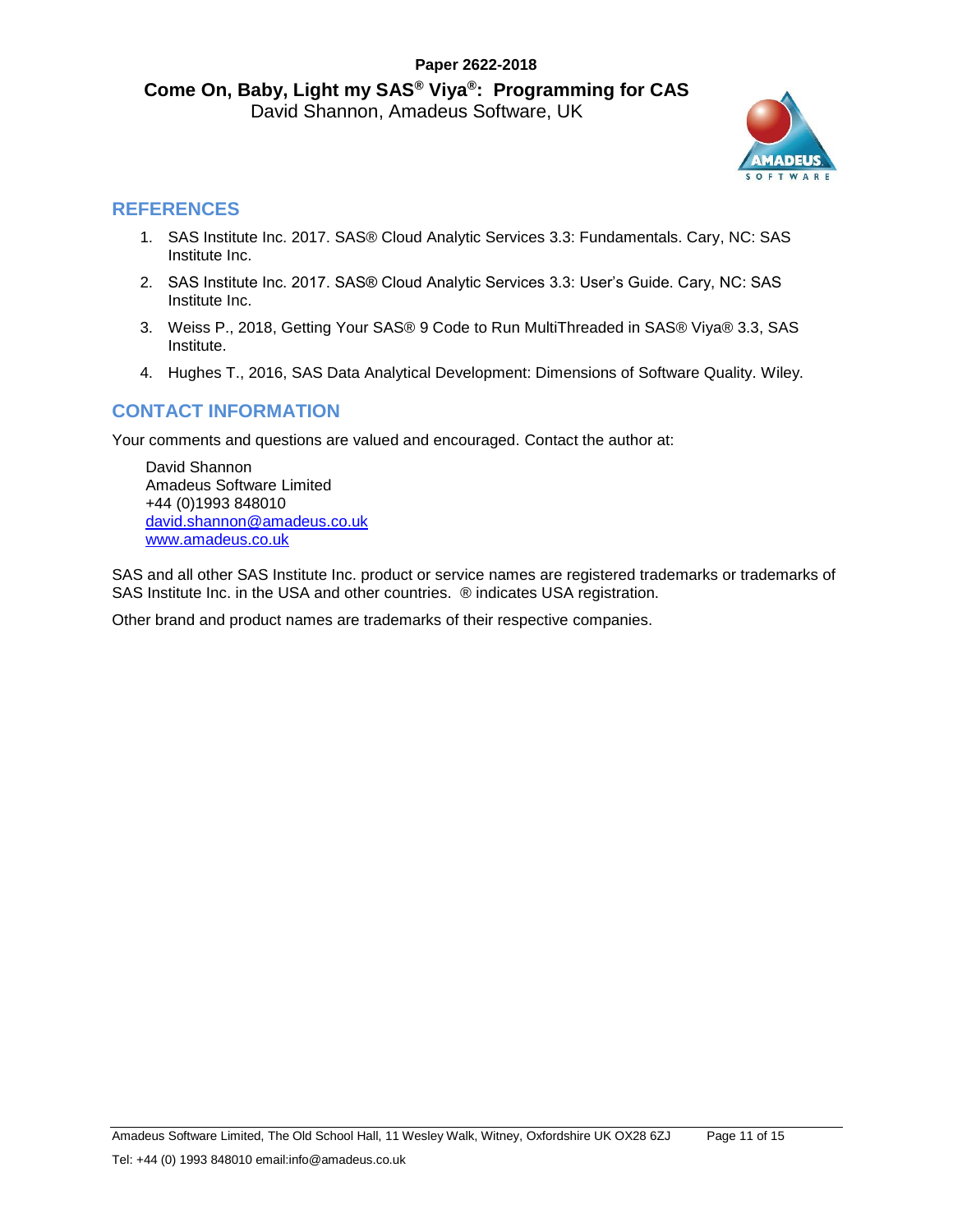

#### **APPENDIX A: PERFORMANCE TESTING SAS 9**

The following listing is the program used to represent a set of data and proc steps to evaluate performance in SAS 9.4M5:

```
libname pfc "/home/dshannon/pfc";
* Create a sample data set;
/*
   For ~500MB %let obs=13200
   For ~1GB %let obs=23600
   For ~5GB %let obs=132000
   For ~10GB %let obs=263000
*/
%let obs=132000;
data pfc.canary(drop=a b i j x );
     array characters{150} $255;
    array numbers{150};
    array chars{255} $1 temporary ;
     a=rank('a');
     b=rank('z');
     do z=1 to &obs.;
       do i=1 to 150;
        do j=1 to 255;
          x=round(a+(b-a)*ranuni(0),1);
          chars\{\dagger\}=byte(x);
         end;
         characters{i}=cats(of chars{*});
         numbers{i}=round(100*uniform(0),1);
       end;
       output pfc.canary;
     end;
run;
* Test 1: data null ;
data null;
  do \overline{i} = 1 to 1000000000; * 1 billion rows;
    n1=rand('uniform');
     output;
   end;
run;
* Test 2: prepare for data read;
data work.dataread;
  do i = 1 to 1000000000; * 1 billion rows;
    n1=rand('uniform');
     output;
   end;
run;
*data (read);
```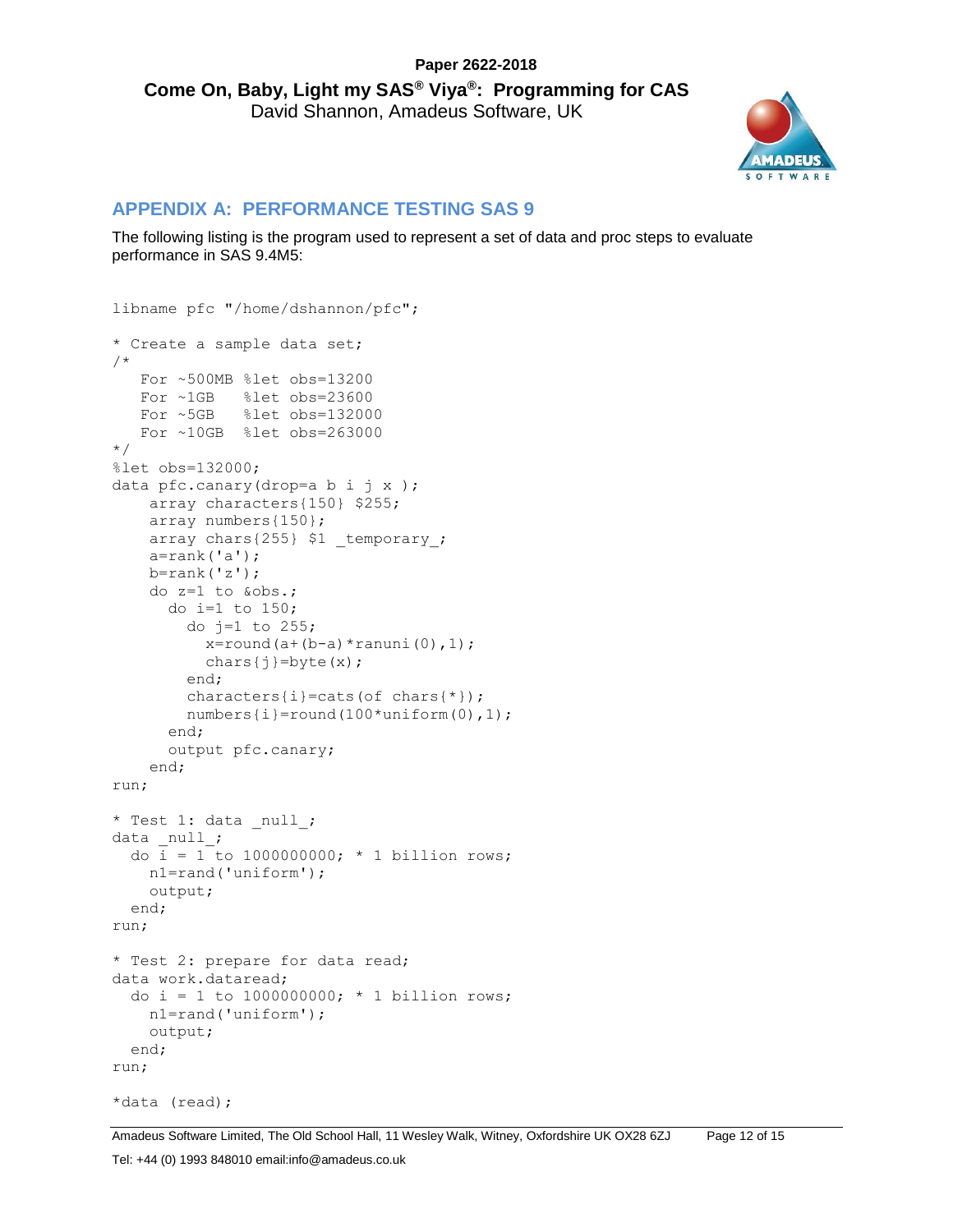

```
data null;
set work.dataread;
run;
proc datasets lib=work kill nodetails nolist;
run;quit;
* Test 3: data step (read+write);
data pfc.canary2;
set pfc.canary;
run;
proc delete data=pfc.canary2;
run;
* Test 4: proc summary;
proc summary data=pfc.canary;
  class characters1 characters2 characters3 ;
  var numbers1-numbers10;
  output out=pfc.canary_summary;
run;
* Test 5: proc transpose;
proc transpose data=pfc.canary out=pfc.canary transposed;
  id z;
run;
```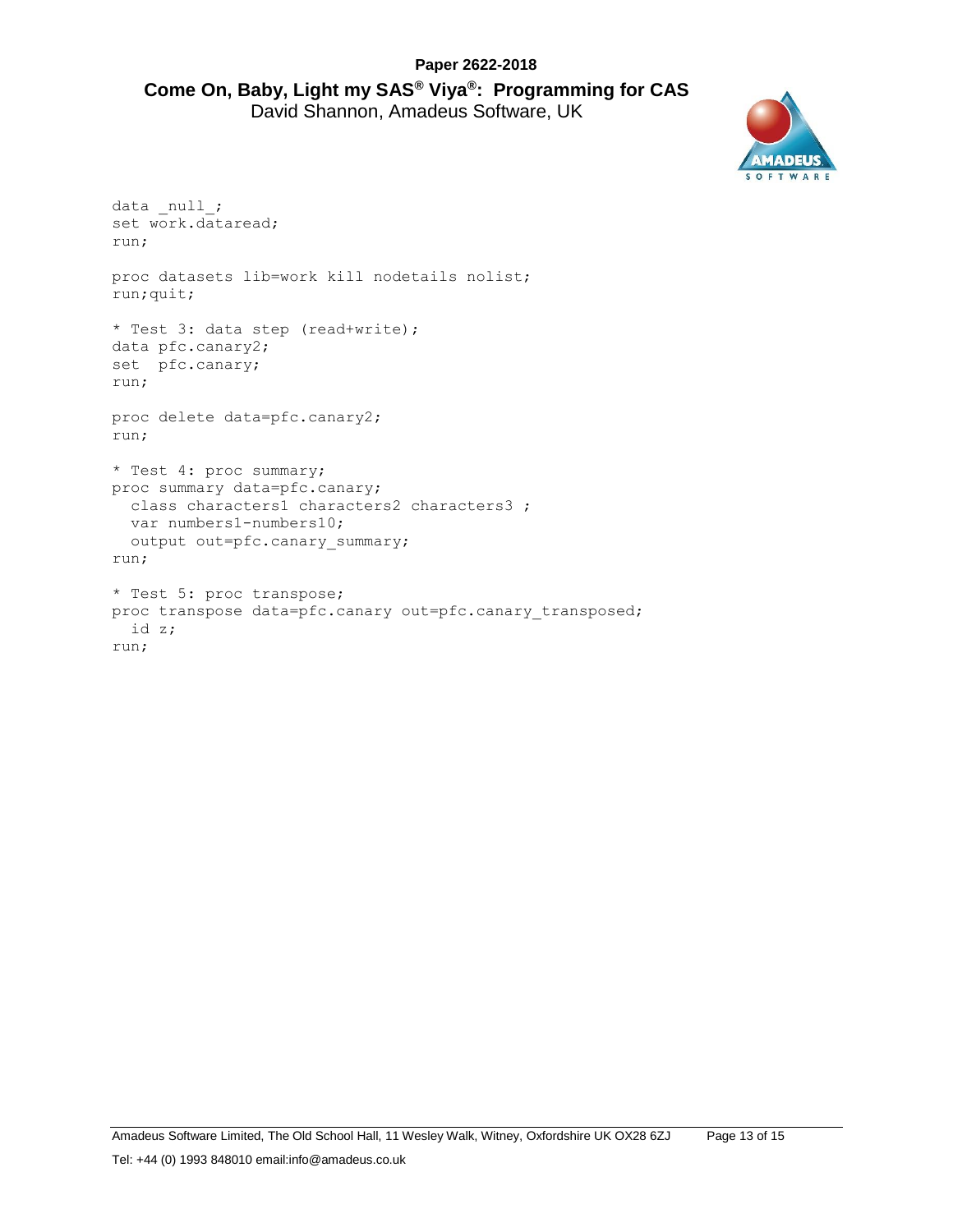

## **APPENDIX B: PERFORMANCE TESTING SAS VIYA**

The following listing is the program used to represent a set of data and proc steps to evaluate performance in SAS Viya:

```
* Start CAS session and assign libraries;
cas benchmark;
libname inmem cas;
libname pfc "/home/userid/pfc";
* Create a sample data set;
/*
   For ~500MB %let obs=13200 
   For ~1GB %let obs=23600 
   For ~5GB %let obs=132000 
   For ~10GB %let obs=263000 
*/
%let obs=132000;
data pfc.canary(drop=a b i j x ) ;
     array characters{150} $255;
     array numbers{150};
   array chars{255} $1 temporary ;
     a=rank('a');
   b=rank('z');
     do z=1 to &obs.;
      do i=1 to 150;
        do j=1 to 255;
          x=round(a+(b-a)*ranuni(0),1);
          chars\{j\}=byte(x);
         end;
        characters\{i\}=cats(of chars\{\star\});
         numbers{i}=round(100*uniform(0),1);
       end;
       output pfc.canary;
     end;
run;
*/
* Test 1: data null ;
data null ;
 do i = 1 to 1000000000;
    n1=rand('uniform');
    output;
   end;
run;
* Test 2: prepare for data read;
data work.dataread;
 do i = 1 to 1000000000; * 1 billion rows;
    n1=rand('uniform');
```